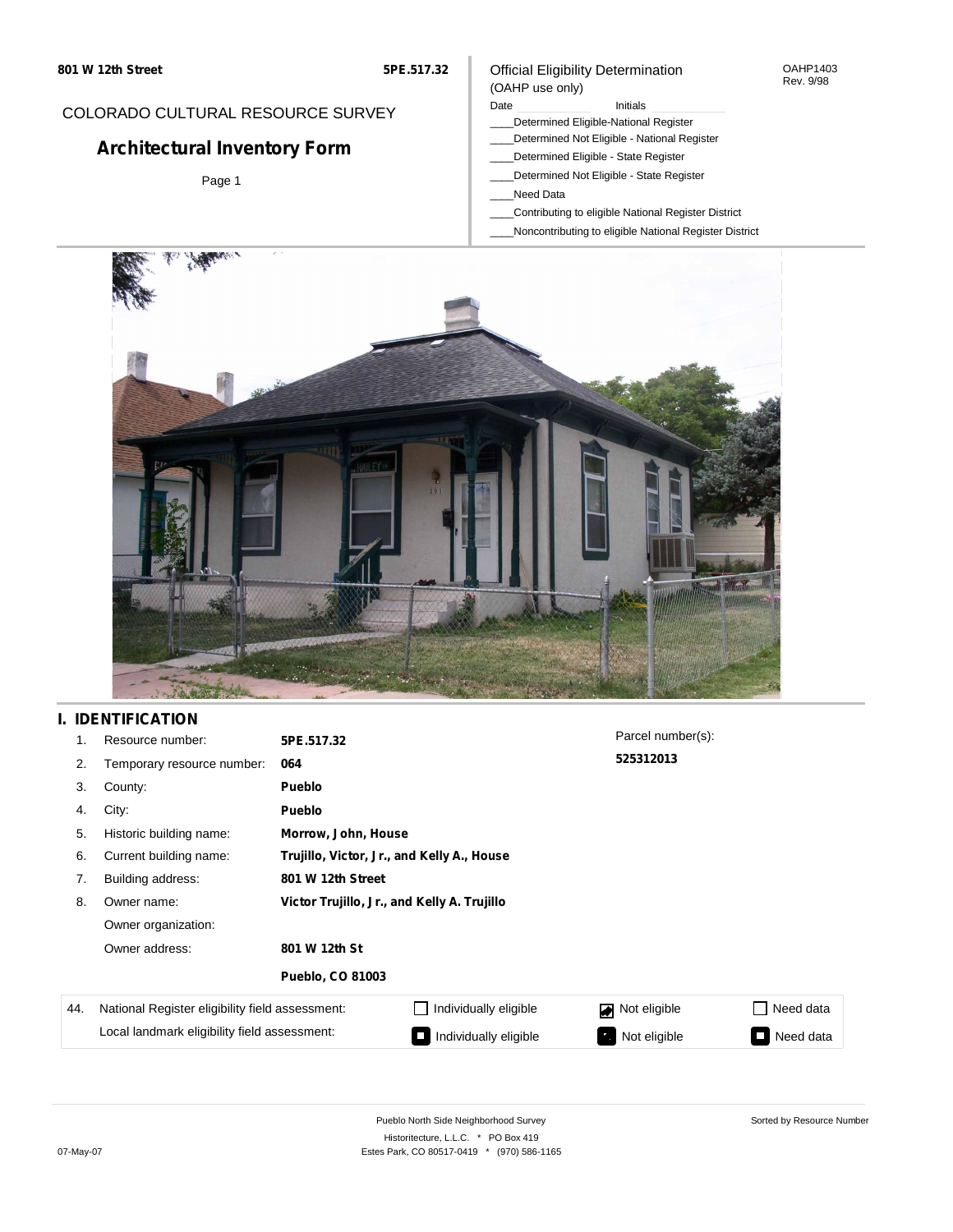Page 2

## **II. GEOGRAPHIC INFORMATION**

| 9.  | P.M.<br>6th         | Township:<br><b>20S</b>              |                 | 65W<br>Range:     |         |
|-----|---------------------|--------------------------------------|-----------------|-------------------|---------|
|     | 1/4<br><b>NW</b>    | of NE<br>of <b>SE</b><br>1/4<br>1/4  | of<br><b>SW</b> | of Section<br>1/4 | 25      |
| 10. | UTM reference zone: | 13                                   |                 |                   |         |
|     | Easting:            | 533458                               |                 | Northing:         | 4236539 |
| 11. | USGS quad name:     | <b>Northeast Pueblo</b>              |                 | Scale:            | 7.5     |
|     | Year:               | 1961 (Photorevised 1970 and<br>1974) |                 |                   |         |
| 12. | $Lot(s)$ :          | Lot 16; Block 7                      |                 |                   |         |
|     | Addition:           | <b>Craig's Addition</b>              |                 | Year of addition: | 1871    |

13. Boundary description and justification:

The parcel, as described above, contains but does not exceed the land historically associated with this property.

Metes and bounds exist:

П

## **III. ARCHITECTURAL DESCRIPTION**

| 14. | Building plan (footprint, shape):    | <b>Rectangular Plan</b>              |                       |
|-----|--------------------------------------|--------------------------------------|-----------------------|
|     | Other building plan descriptions:    |                                      |                       |
| 15. | Dimensions in feet (length x width): | 1,264 square feet                    |                       |
| 16. | Number of stories:                   | 1                                    |                       |
| 17. | Primary external wall material(s):   | <b>Stucco</b>                        | Other wall materials: |
|     |                                      |                                      |                       |
| 18. | Roof configuration:                  | <b>Truncated Hip</b>                 |                       |
|     | Other roof configurations:           |                                      |                       |
| 19. | Primary external roof material:      | <b>Asphalt Roof/Composition Roof</b> |                       |
|     | Other roof materials:                |                                      |                       |
| 20. | Special features:                    | <b>Window/Glass Block</b>            |                       |
|     |                                      | Fence                                |                       |
|     |                                      | Chimney                              |                       |
|     |                                      | Porch                                |                       |
|     |                                      | <b>Window/Stained Glass</b>          |                       |

#### 21. General architectural description:

This house is oriented to the south. A buff-white-tinted stucco entirely conceals the foundation. The same stucco clads the exterior walls. Windows are generally 1-over-1-light, double-hung sash, with white vinyl frames and aluminum-frame storm windows. Those opening in the southern portion of the house have transoms. Windows in the front (south) facade and southern half of the east elevation have green-painted wood surrounds. The surrounds on the east elevation are pedimented. The southernmost window in the east elevation has a rosette carved into the pediment. A vertical band of glass blocks pierces the east side of rear (north) elevation. A hipped-roof porch spans nearly the entire front (south) façade. It has a concrete floor. The turned, green-painted porch supports culminate in elaborate, scrolled brackets. Arched, spindlework friezes span between the porch supports. Three concrete steps, with a wood railing to the west, approach the porch on its west side. The principal doorway opens in the east end of the asymmetrical façade. It hosts a white, 4-panel metal door, with a fanlight. It opens behind a vinyl-frame storm door. A stained-glass transom appears above the door. A nearly identical porch fills the inside (northeastfacing) corner created at the junction of the southern portion of the house and a hipped roof wing to the west end of the rear (north) elevation. Opening in the north face of this inside corner is another doorway. It hosts a green-painted wood slab door,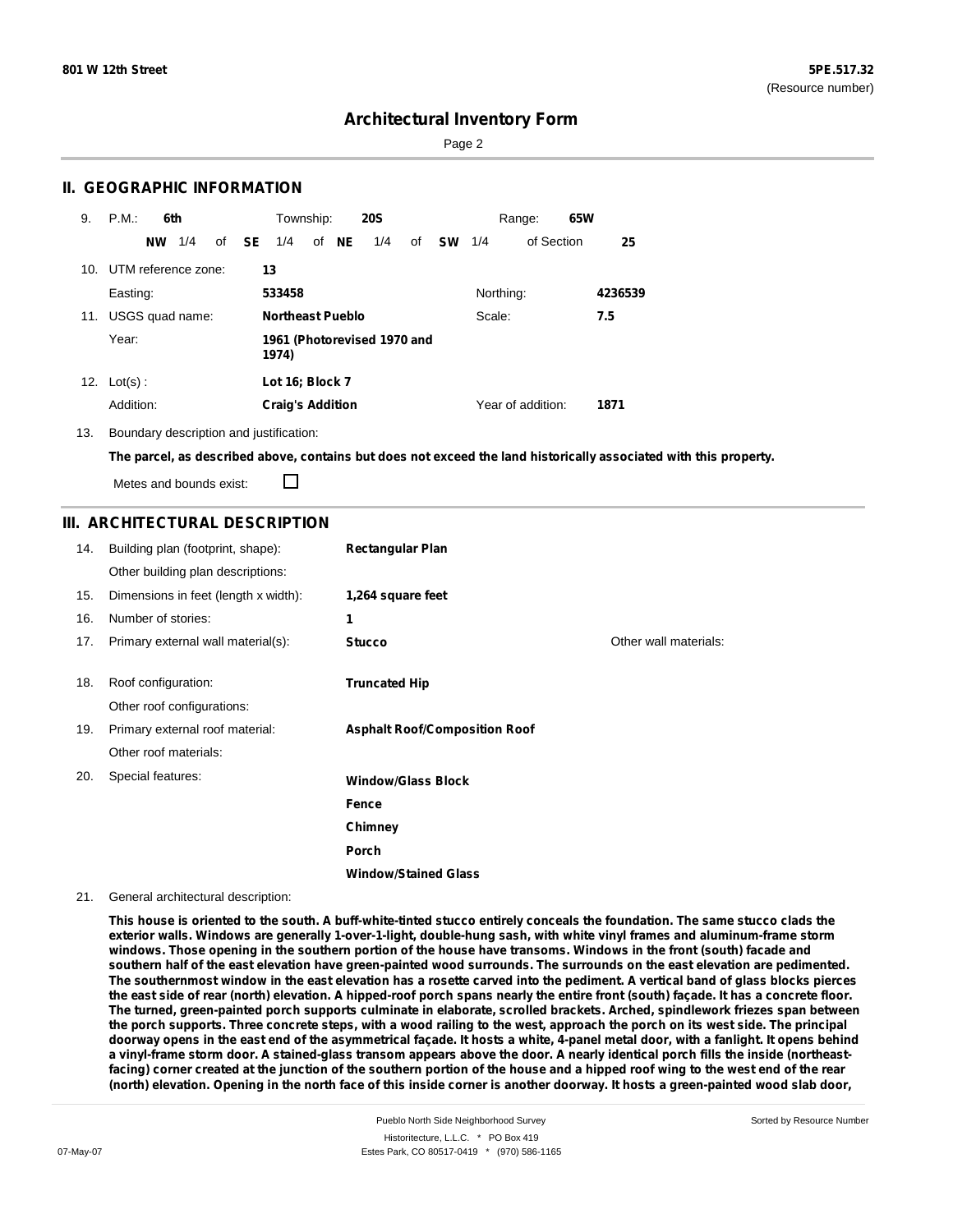Sorted by Resource Number

## **Architectural Inventory Form**

Page 3

opening behind a white vinyl-frame storm door. Green-gray asphalt shingles cover the truncated hipped roof. The peak of the central, hipped roof is flat. Green-painted wood soffit and fascia box the eves. Paired, scrolled brackets appear beneath the **eaves. A stucco-covered chimney protrudes from the center of the main, hipped roof.**

22. Architectural style: **Late Victorian**

Other architectural styles:

Building type:

**Hipped-roof Box**

23. Landscape or special setting features:

This property is located on terrain sloping downward from north to south, with an elevation of around 4,700 feet above mean sea level. The neighborhood features modest, one- and two-story houses. This property is situated on the northwest corner of West 12th and Craig streets. Running parallel to West 12th Street is a sidewalk of pink sandstone slabs. A grass-covered strip separates the sidewalk from the Street. Surrounding the house is a planted-grass yard, with mature landscaping. Encircling the **entire property is a chain-link fence.**

24. Associated buildings, features or objects:

| 1 Type:   | Shed                                                                                                                                                                                                                                                                                                                                                                                                           |
|-----------|----------------------------------------------------------------------------------------------------------------------------------------------------------------------------------------------------------------------------------------------------------------------------------------------------------------------------------------------------------------------------------------------------------------|
| Describe: | IA shed is located north of the house, along the west edge of the property. Oriented to the east,<br>this building's foundation is concealed, if present at all. Cream-colored stucco clads the<br>exterior walls. Opening in the center of the front (east) elevation is a green-painted plywood<br>door. Asphalt sheets cover the shed roof, and the rafter ends are exposed by capped by a<br>fascia board. |

### **IV. ARCHITECTURAL HISTORY**

| 25. | Date of Construction:  | Estimate:                                                                                                                                               | 1890                             | Actual:                                                                                       |
|-----|------------------------|---------------------------------------------------------------------------------------------------------------------------------------------------------|----------------------------------|-----------------------------------------------------------------------------------------------|
|     | Source of Information: | Sanborn Fire Insurance Maps (for Pueblo, Colorado). New York: Sanborn Map and<br>Publishing Co., 1883, 1886, 1889, 1893, 1904-05, 1904-51, and 1904-52. |                                  |                                                                                               |
|     |                        |                                                                                                                                                         | Co. consulted 1886 through 2003. | Pueblo City Directory. Pueblo, Co.; Salt Lake City; Kansas City, Mo.; and others: R.L. Polk & |
| 26. | Architect:             | unknown                                                                                                                                                 |                                  |                                                                                               |
|     | Source of information: |                                                                                                                                                         |                                  |                                                                                               |
| 27. | Builder:               | unknown                                                                                                                                                 |                                  |                                                                                               |
|     | Source of information: |                                                                                                                                                         |                                  |                                                                                               |
| 28. | Original Owner:        | <b>John Morrow</b>                                                                                                                                      |                                  |                                                                                               |
|     | Source of information: |                                                                                                                                                         | Co. consulted 1886 through 2003. | Pueblo City Directory. Pueblo, Co.; Salt Lake City; Kansas City, Mo.; and others: R.L. Polk & |
| 29. | Construction history:  |                                                                                                                                                         |                                  |                                                                                               |

According to Pueblo County tax records, this building was constructed in 1906. However, city directories and Sanborn insurance maps suggest that this building existed around 1890. An analysis of the form, style, and materials corroborates a circa 1890 date of construction. A photograph from a 1981 survey reveals that the original exterior wall cladding was wood clapboard. Another notable alteration was the removal of a large, round-arch window at the south end of the east elevation. The transoms above the windows, however, appear to be original features. The stucco wall cladding and replaced windows date to **around 2005.**

30. Location: **original** Date of move(s):

### **V. HISTORICAL ASSOCIATIONS**

|     | 31. Original use(s): | <b>Single Dwelling</b> |
|-----|----------------------|------------------------|
| 32. | Intermediate use(s): | <b>Single Dwelling</b> |
| 33. | Current use(s):      | <b>Single Dwelling</b> |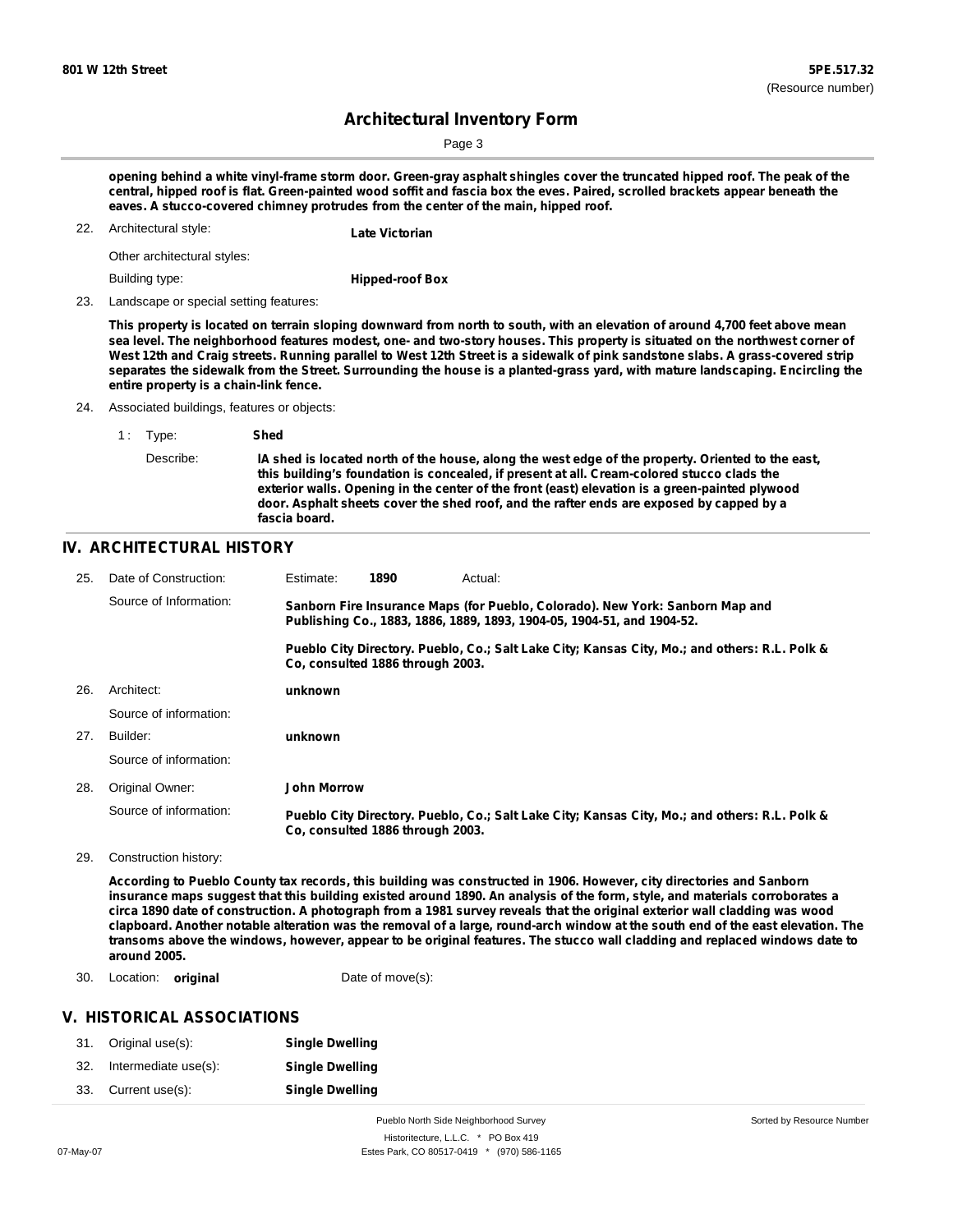Page 4

**Residence** Site type(s): 34.

#### 35. Historical background:

The original owner and resident of this house, constructed around 1890, appears to have been John Morrow, a locomotive engineer for the Atchison, Topeka & Santa Fe Railway. In 1900, the resident was Clifford H. Smith, an employee of the Pueblo **Chieftain newspaper. J.F. Reilly lived here around 1914.**

Before 1919, the owner and resident was Samuel Wilber Groenendyke. He settled in Pueblo around 1900 and was an employee of the Santa Fe Railway. Groenendyke resided here until his retirement in 1948. He died on May 26, 1959.

In 1950, the resident was Everet L. Hinerman, followed by Frank Lucis in 1955 and George Baker in 1960. John A. and Emma Sanchez sold the property to Manuel Sanchez in 1992. Ricardo and Carey Trujillo acquired the house and lot around 2000. In 2003 Victor Trujillo, Jr., and Kellye A. Trujillo, the current owners and residents, purchased the house from the Home Loan **Corporation.**

#### Sources of information: 36.

**Munch, J. Colorado Cultural Resource Survey, Architectural/Historical Component Form (no. 618), August 1981.**

**Pueblo County Office of Tax Assessor. Property information card [internet].**

**Pueblo City Directory. Pueblo, Co.; Salt Lake City; Kansas City, Mo.; and others: R.L. Polk & Co, consulted 1886 through 2003.**

**"Groenendyke (Samuel Wilbur)" [obituary]. Pueblo Chieftain, 27 May 1959, p. 2.**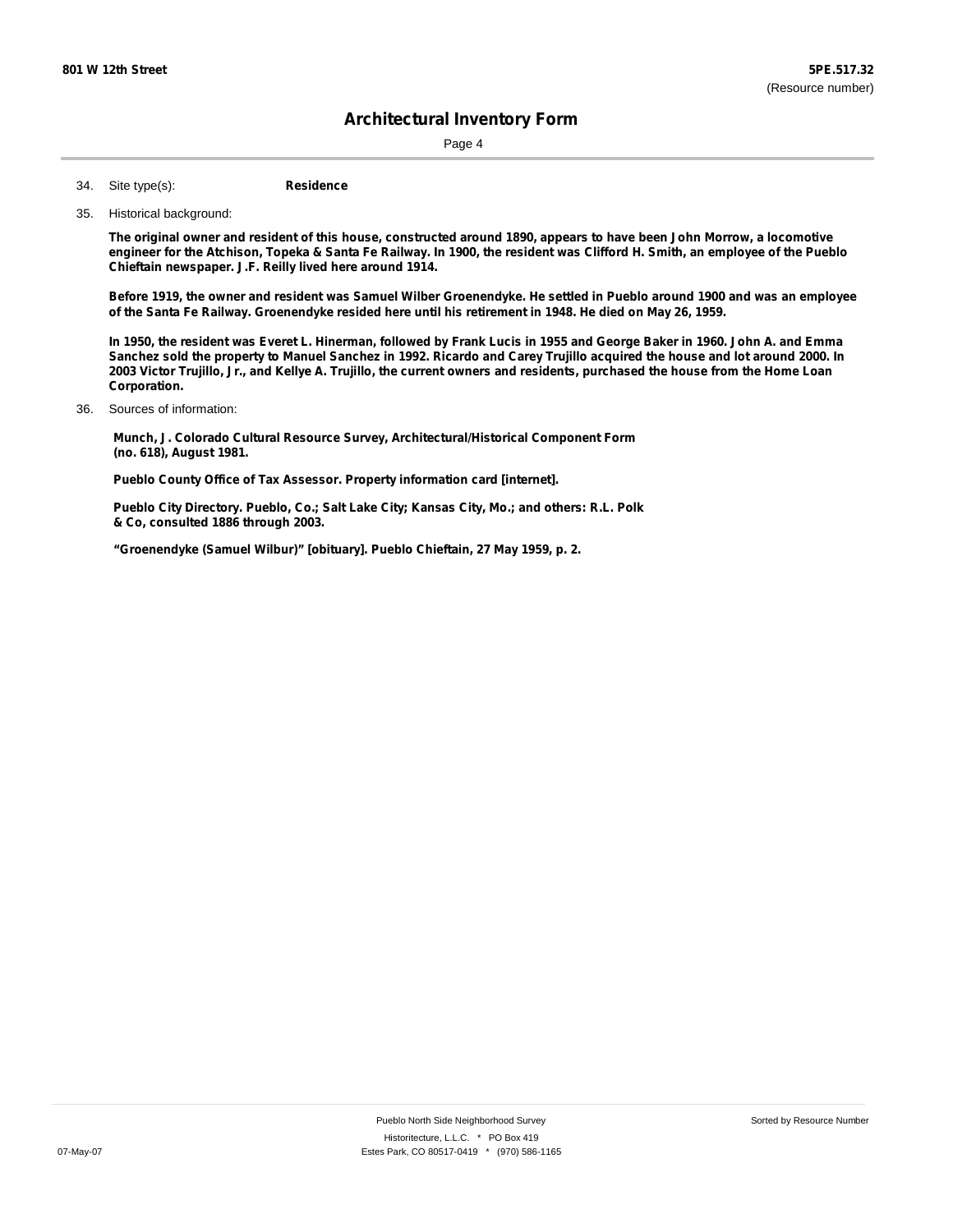÷

Sorted by Resource Number

# **Architectural Inventory Form**

Page 5

|     | <b>VI. SIGNIFICANCE</b>                                                                                                                                                           |  |  |  |  |
|-----|-----------------------------------------------------------------------------------------------------------------------------------------------------------------------------------|--|--|--|--|
| 37. | Local landmark designation:<br>Yes $\Box$<br>No.<br>$\mathbf{F}$                                                                                                                  |  |  |  |  |
|     | Designation authority:                                                                                                                                                            |  |  |  |  |
|     | Date of designation:                                                                                                                                                              |  |  |  |  |
| 38. | Applicable National Register criteria:                                                                                                                                            |  |  |  |  |
|     |                                                                                                                                                                                   |  |  |  |  |
|     | A. Associated with events that have made a significant contribution to the broad pattern of our history.<br>П<br>B. Associated with the lives of persons significant in our past. |  |  |  |  |
|     | C. Embodies the distinctive characteristics of a type, period, or method of construction, or represents the work<br>◙                                                             |  |  |  |  |
|     | of a master, or that possess high artistic values, or represents a significant and distinguished entity whose<br>components may lack individual distinction.                      |  |  |  |  |
|     | D. Has yielded, or may be likely to yield, information important in history or prehistory.<br>$\mathcal{L}_{\mathcal{A}}$                                                         |  |  |  |  |
|     | Qualifies under Criteria Considerations A through G (see manual).<br>$\mathcal{L}_{\mathcal{A}}$                                                                                  |  |  |  |  |
|     | Does not meet any of the above National Register criteria.<br>$\overline{\phantom{a}}$                                                                                            |  |  |  |  |
|     | <b>Pueblo Standards for Designation:</b>                                                                                                                                          |  |  |  |  |
|     | <u>1a. History</u>                                                                                                                                                                |  |  |  |  |
|     | Have direct association with the historical development of the city, state, or nation; or<br>$\mathcal{F}_1$                                                                      |  |  |  |  |
|     | 1b. History                                                                                                                                                                       |  |  |  |  |
|     | Be the site of a significant historic event; or<br>$\sim$                                                                                                                         |  |  |  |  |
|     | 1c. History                                                                                                                                                                       |  |  |  |  |
|     | Have direct and substantial association with a person or group of persons who had influence on society.<br>$\overline{\phantom{a}}$                                               |  |  |  |  |
|     | 2a. Architecture<br>Embody distinguishing characteristics of an architectural style or type; or                                                                                   |  |  |  |  |
|     | О                                                                                                                                                                                 |  |  |  |  |
|     | <u>2b. Architecture</u><br>Be a significant example of the work of a recognized architect or master builder, or<br>$\mathcal{L}_{\mathcal{A}}$                                    |  |  |  |  |
|     | 2c. Architecture                                                                                                                                                                  |  |  |  |  |
|     | Contain elements of architectural design, engineering, materials, craftsmanship, or artistic merit which represent a<br>$\blacksquare$<br>significant or influential innovation;  |  |  |  |  |
|     | 2d. Architecture                                                                                                                                                                  |  |  |  |  |
|     | Portray the environment of a group of people or physical development of an area of the city in an era of history<br>$\Box$<br>characterized by a distinctive architectural style. |  |  |  |  |
|     | 3a. Geography                                                                                                                                                                     |  |  |  |  |
|     | Have a prominent location or be an established, familiar, and orienting visual feature of the contemporary city, or                                                               |  |  |  |  |
|     | 3b. Geography                                                                                                                                                                     |  |  |  |  |
|     | Promote understanding and appreciation of Pueblo's environment by means of distinctive physical characteristics<br>I.<br>or rarity; or                                            |  |  |  |  |
|     | 3c. Geography                                                                                                                                                                     |  |  |  |  |
|     | Make a special contribution to Pueblo's distinctive character.<br>$\mathcal{L}_{\mathcal{A}}$                                                                                     |  |  |  |  |
|     | Not Applicable                                                                                                                                                                    |  |  |  |  |
|     | Does not meet any of the above Pueblo landmark criteria.<br>$\Box$                                                                                                                |  |  |  |  |
| 39. | Area(s) of Significance:<br><b>Architecture</b>                                                                                                                                   |  |  |  |  |
| 40. | Period of Significance:<br>ca. 1890                                                                                                                                               |  |  |  |  |
| 41. | National:<br>Level of significance:<br>State<br>Local<br>κ,<br>$\sim$                                                                                                             |  |  |  |  |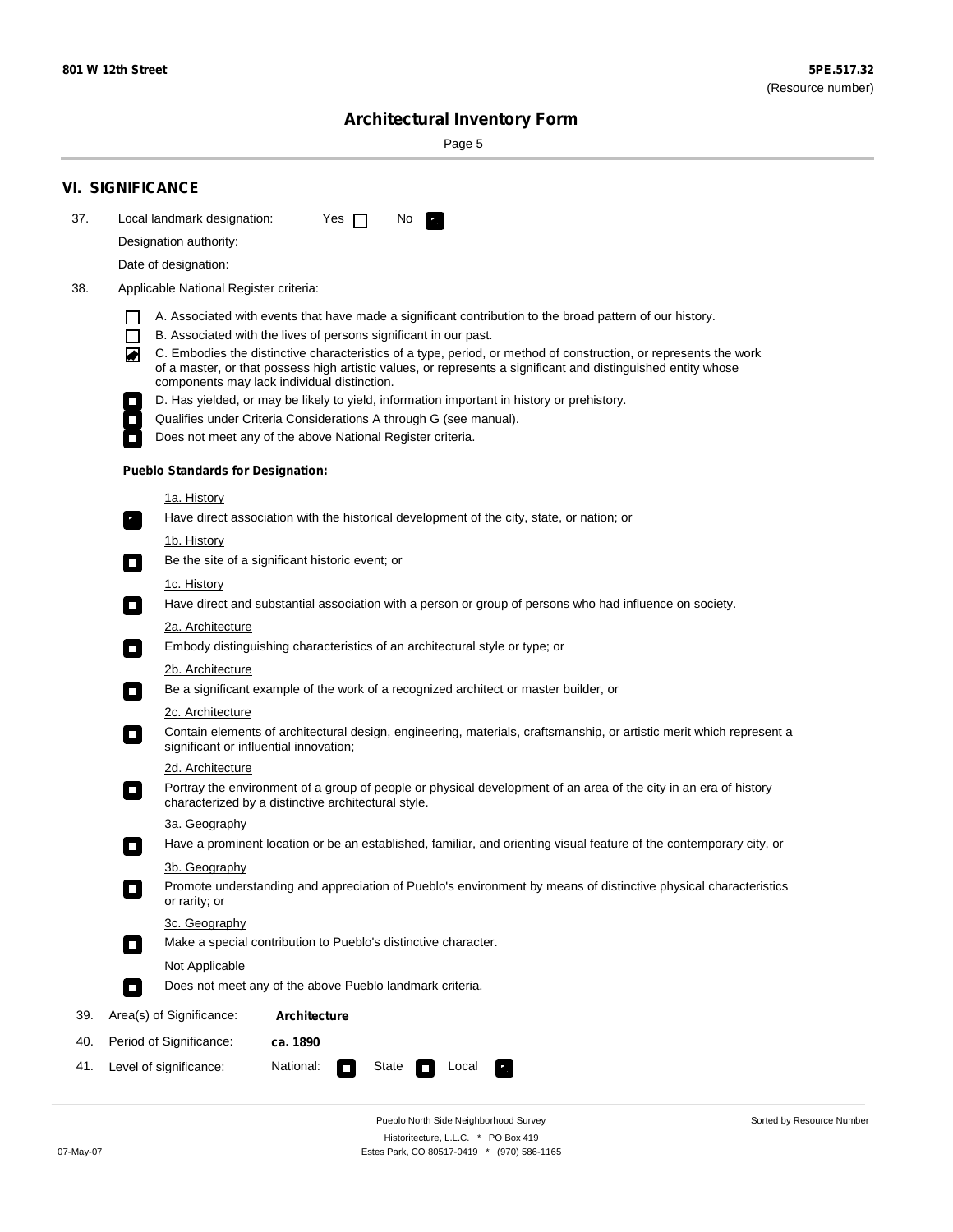Page 6

#### 42. Statement of significance:

This property is historically significant under Pueblo Local Landmark criterion 1A for its association with the development of **Pueblo's North Side Neighborhood, when more architecturally sophisticated buildings like this one joined the smaller,** plainer dwellings originally constructed here. As well, the house is architecturally significant under National Register criterion C (Pueblo Local Landmark criterion 2A) as an intact example of a late Victorian style. However, the levels of architectural and historical significance, combined with physical integrity, are not to the extent that this property would qualify for individual listing in the National Register of Historic Places, the Colorado State Register of Historic Properties, or as a City of Pueblo Landmark. Nonetheless, this house is most likely a contributing resource within any potential historic **district.**

43. Assessment of historic physical integrity related to significance:

Constructed around 1890, this house exhibits a moderate level of physical integrity relative to the seven aspects of integrity as defined by the National Park Service and the Colorado Historical Society: location, setting, design, materials, workmanship, feeling, and association. A recent remodeling project replaced the original windows and applied stucco over the original, weatherboard wall cladding. However, the original form and many character-defining features remain intact. The **building retains sufficient physical integrity to convey its significance.**

### **VII. NATIONAL REGISTER ELIGIBILITY ASSESSMENT**

44. National Register eligibility field assessment: Local landmark eligibility field assessment:

45. Is there National Register district potential? Yes  $\overline{\bullet}$ 

**Pueblo's North Side Neighborhood represents the evolution of the city's professional middle and upper classes. Its diversity of architectural styles and forms directly represents the city's changing economic and cultural climates. As well, the neighborhood is distinctive because it appears to have evolved independently of the area's dominant industry, steel manufacturing.** Discuss:

No

m

Yes Yes No

**Individually eligible Not eligible** Not eligible **Need data Individually eligible Not eligible** Not eligible **Need data** 

 $No$   $\neg$   $N/A$ 

 $N/A$ 

If there is National Register district potential, is this building contributing:

If the building is in existing National Register district, is it contributing: 46.

### **VIII. RECORDING INFORMATION**

| 47. | Photograph numbers): | <b>CD-ROM Photo Disc: North Side Photos</b><br>File Name(s): 12thstw801                                                       |
|-----|----------------------|-------------------------------------------------------------------------------------------------------------------------------|
|     | Negatives filed at:  | <b>Special Collections</b><br><b>Robert Hoag Rawlings Public Library</b><br>100 East Abriendo Avenue<br>Pueblo, CO 81004-4290 |
| 48. | Report title:        | <b>Pueblo North Side Neighborhood Survey</b>                                                                                  |
| 49. | $Date(s)$ :          | 06/21/05                                                                                                                      |
| 50. | Recorder(s):         | <b>Adam Thomas</b>                                                                                                            |
| 51. | Organization:        | Historitecture, L.L.C.                                                                                                        |
| 52. | Address:             | <b>PO Box 419</b>                                                                                                             |
|     |                      | Estes Park, CO 80517-0419                                                                                                     |
| 53. | Phone number(s):     | (970) 586-1165                                                                                                                |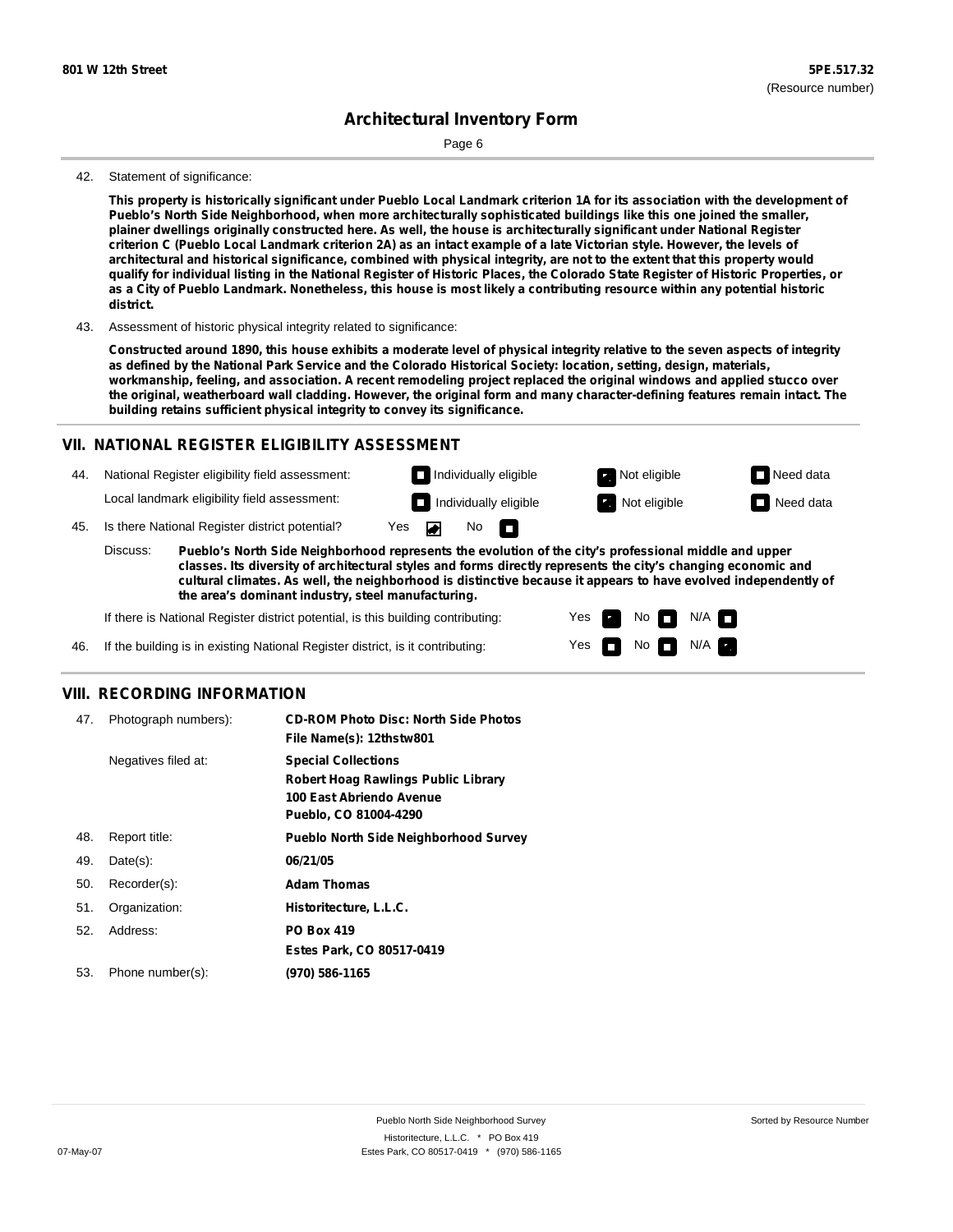Page 7